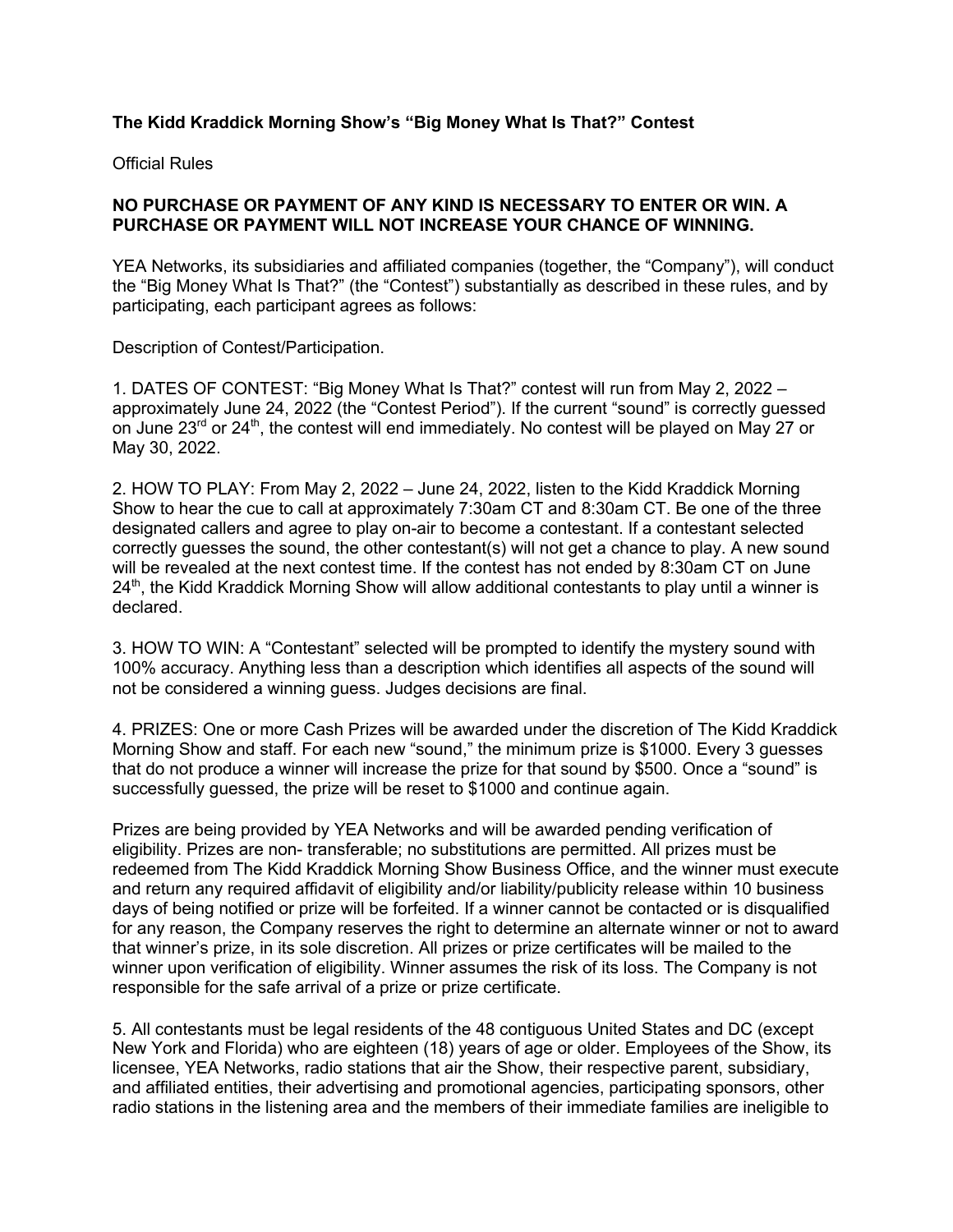participate or win. Immediate family shall include spouse, parents, children, siblings, grandparents, grandchildren and any other person residing within the same household.

6. No more than one (1) winner per household within a 30-day period. Anyone who won a prize in the last 30 days is not eligible to participate until the 30-day waiting period is over.

7. By participating, where allowed by law, all participants and winner(s) grant the Company exclusive permission to use their names, characters, photographs, voices, and likenesses in connection with promotion of this and other contests and waive any claims to royalty, right, or remuneration for such use.

8. Consumer Created Content. If the entry for the Contest requires creative material from the participant/entrant, by submitting your entry: (1) you agree that your disclosure is gratuitous, unsolicited and without restriction and will not place the company or contest sponsors under any fiduciary or other obligation, that the company is free to disclose the ideas on a non-confidential basis to anyone or otherwise use the ideas without any additional compensation to you; (2) you acknowledge that, by acceptance of your submission, the company and contest sponsors do not waive any rights to use similar or related ideas previously known to sponsor, or developed by their employees, or obtained from sources other than you; (3) you are verifying that you are the owner and producer of the submitted material and that no third party ownership rights exist to any material submitted, and (4) you are hereby granting the company and the station a perpetual, worldwide, non- exclusive, royalty-free, sub-licensable (through multiple tiers) right and license to use, publish, reproduce, display, perform, adapt, modify, distribute, have distributed and promote such content in any form, in all media now known or hereinafter created, anywhere in the world, for any purpose.

9. Winners are responsible for all federal, state and local taxes in conjunction with said prize(s). Any additional costs related to each prize incurred, as a result of accepting said prize is solely the responsibility of the winner. ALL winners will be required to complete and submit an IRS Form W-9 with the winner's full Social Security Number or the equivalent for receipt of any prize valued at \$600 or more. All winners will receive a 1099 IRS Tax form for the value of the Grand Prize as stated in these contest rules.

10. All decisions of the Company are final.

11. The Company reserves the right to amend the rules at any time.

12. The Company is not responsible for any lost, disconnected, dropped, misdirected or incomplete telephone calls. Participants using equipment not set up for toll free phone exchanges (800, 888, 877, 866, etc.) may experience call connection problems or delays. The Company disclaims all liability for the inability of a participant to complete or continue a telephone call due to equipment malfunction, busy lines, inadvertent disconnections, acts beyond the Company's control, or otherwise. For all contests the Company disclaims all liability for any delays, misdelivery, loss, or failure in the delivery of any item sent by mail, courier, express, electronic transmission, or other delivery method. The Company is not responsible for mechanical, technical, electronic, communications, telephone, computer, hardware or software errors, malfunctions or failures of any kind, including: failed, incomplete, garbled or delayed transmission of online entries, traffic congestion on telephone lines, the Internet or at any website or lost or unavailable network connections which may limit an online entrant's ability to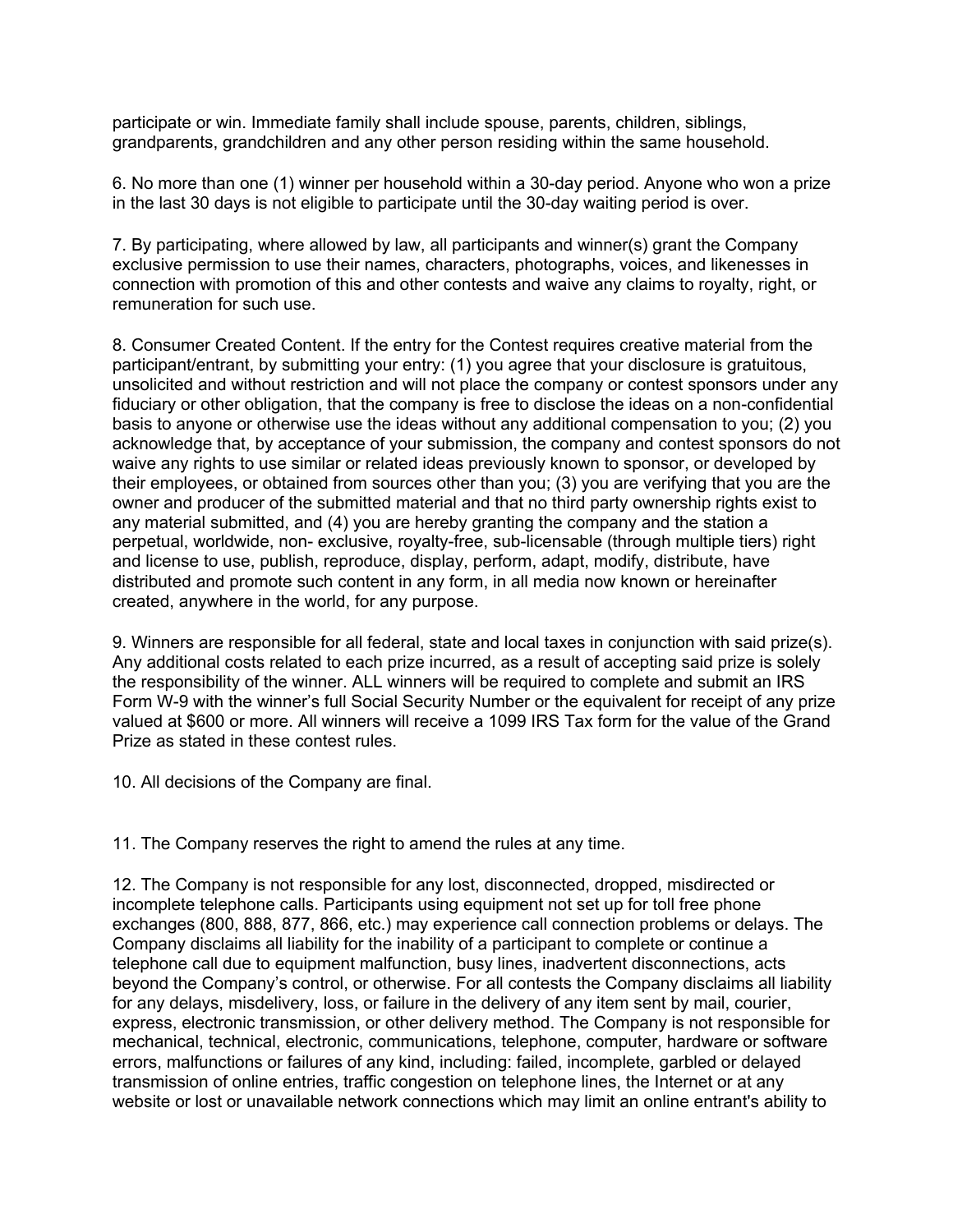participate in the Contest, and any injury or damage to entrant's or any other person's computer or telephone related to or resulting from participating in or downloading any information necessary to participate in the Contest.

13. The re-sale or auction of the Show's complimentary prizes will result in disqualification for all future Show contests or promotions.

14. The Company is not responsible for typographical or other errors in the printing, the offering or the administration of the contest or in the announcement of a prize.

15. By participating in Contest and/or accepting a prize, each winner releases the Show, its licensee, YEA Network, radio stations that air the Show, their respective parent, subsidiary, and affiliated entities, agents, employees, officers, shareholders, suppliers and retailers and their advertising, contest and production companies and agencies from any and all liability for any loss, harm, damages, cost or expense, including without limitation property damage, personal injury and/or death, arising out of playing the Contest or the acceptance, ownership or use of prizes. In order to receive a prize, participants must sign an official waiver form provided by the Company.

16. By participating in the Contest, participants agree to be bound by the decisions of Company personnel. Persons who violate any rule, gain unfair advantage in participating in the Contest, or obtain winner status using fraudulent means (i.e. "inside information," spamming, etc.) will be disqualified. Unsportsmanlike, disruptive, annoying, harassing or threatening behavior is prohibited. The Company will interpret these rules and resolve any disputes, conflicting claims or ambiguities concerning the rules or the Contest and the Company's decisions concerning such disputes shall be final. If the conduct or outcome of the Contest is affected by human error, any mechanical malfunctions or failures of any kind, intentional interference or any event beyond the control of the Company, the Company reserves the right to terminate this Contest, or make such other decisions regarding the outcome as the Company deems appropriate. The Company further reserves the right to cancel, terminate, suspend, or modify the Contest if it is not capable of completion as planned, including infection by computer virus, bugs, tampering, unauthorized interventions or technical failures of any sort. All decisions will be made by the Company and are final. The Company may waive any of these rules in its sole discretion.

17. The Company reserves the right to change or discontinue the contest at any time and/or to extend the end date. If the contest is changed or discontinued, the Company assumes no liability of any kind to any player who has participated in the contest. Any changes to the contest rules will be announced on the Show and posted on the Show's website at www.kiddnation.com within a reasonable time prior to taking effect. The Company reserves the right in its sole discretion to modify the contest rules and

dates at any time for any reason. Material modifications shall be announced on-air, when practical. By participating in this contest, you agree to be bound by these contest rules, any modifications thereof, and by all other rules imposed by Company management. If due to circumstances beyond the control of Company, any event associated with this contest or the prize is delayed, rescheduled, postponed or cancelled, Company reserves the right, but not the obligation, to cancel or modify the contest and shall not be required to award a substitute prize.